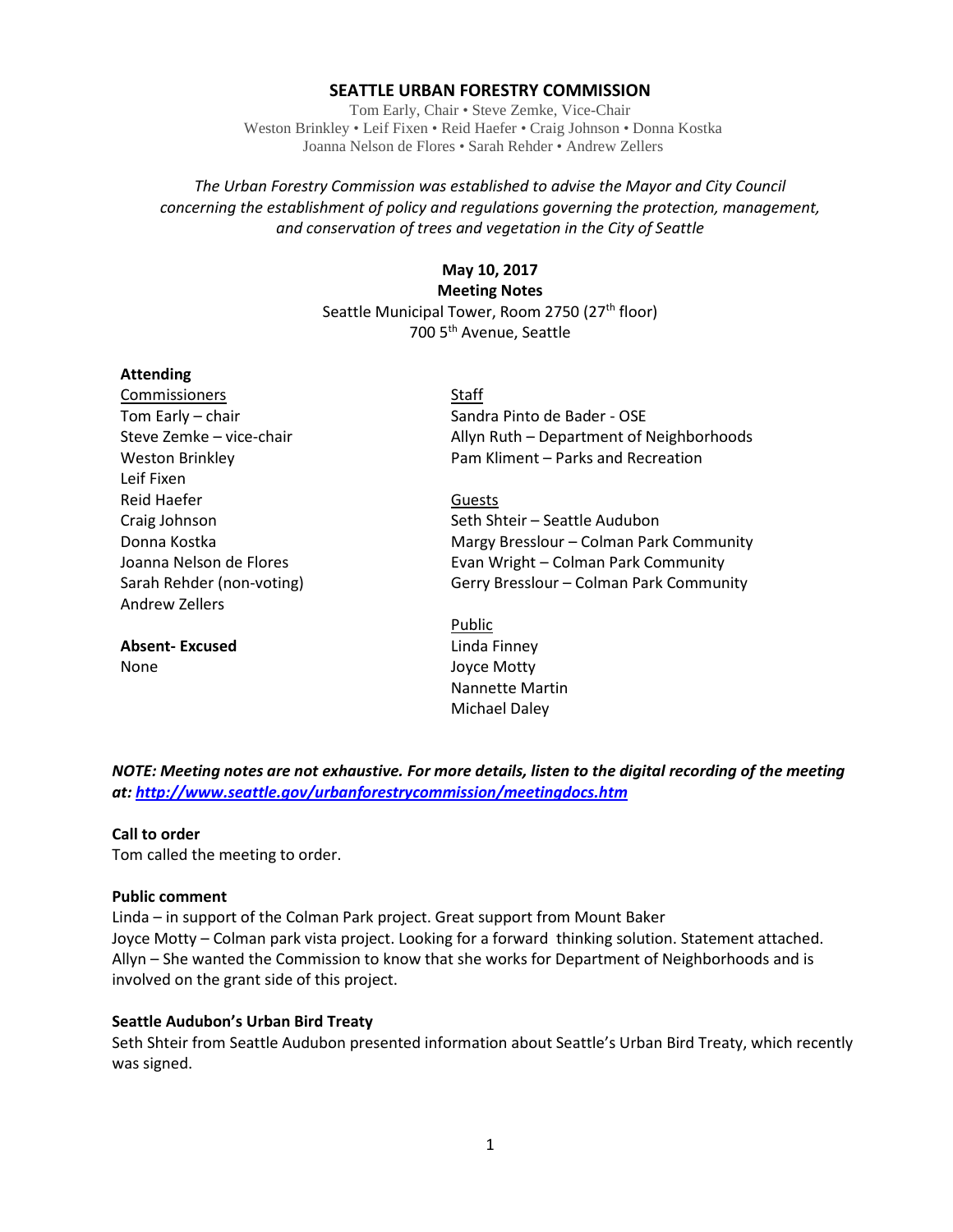Seattle Audubon stated in their 2016 State of the Birds report that one-third of all North American bird species need urgent conservation action.

Throughout the US there are four mayor flyways. The Pacific Flyway goes from Alaska to Tierra del Fuego. Birds are indicators of the health of our environment. They are an important part of the food chain. They control pest insects. They pollinate certain plants.

Migrant birds are like long distance athletes and they must deal with many hazards, including:

- **Exhaustion**
- **Starvation**
- Collision
- Predators
- Disease
- Pollution and
- Development and habitat destruction

In 1999, the US Fish and Wildlife started the Bird Treaty effort. Seattle is #28 and fills a critical link along the West Coast.

The Seattle Urban Bird Treaty partnership will work on reducing hazards and increase awareness about birds. The partners are:

- US Fish and Wildlife Service
- WA Department of Fish and Wildlife
- City of Seattle
- Seattle Parks and Recreation
- Audubon Washington
- Heron Habitat Helpers and
- Seattle Audubon

### Program goals:

- Restore habitat
- Bird friendly architecture
- Lights out program
- Cats indoors
- Connecting residents with birds and nature
- Bird certified gardens

Cats are predators of birds and there is an effort to keep cats indoors.

UFC comment: Talk to SDOT to reduce brightness of SDOT's LEDs new lights.

UFC question/comment: Is there any research in terms of impact of non-native trees. Answer: native plants are best with birds because they adapted to them.

A letter of support to the Mayor and Council would be great. Would like to come back and provide updates.

### **Colman Park Vista project – Community presentation**

Margy, Evan, and Eliza presented their view of the project.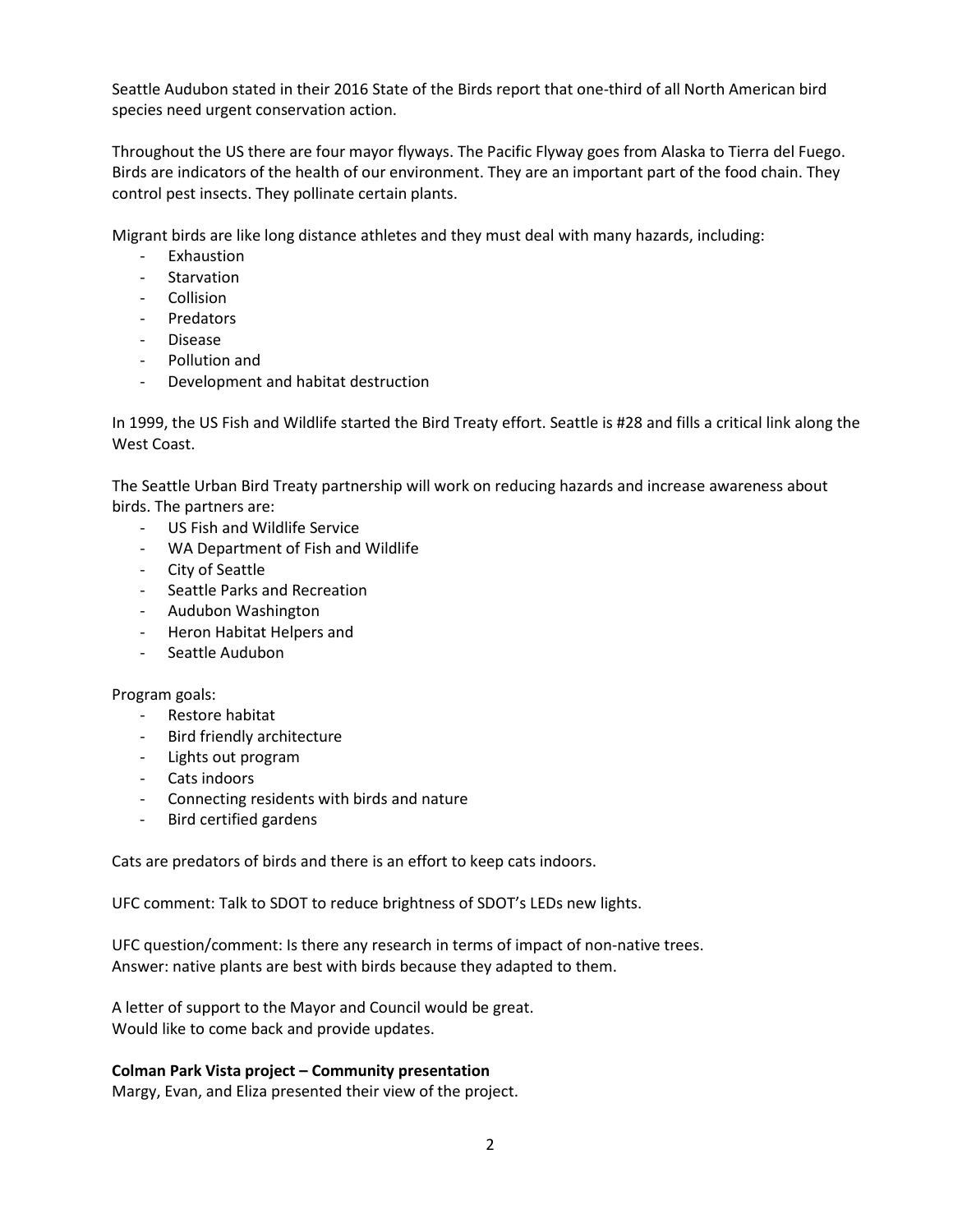They were taken aback by the fact that Parks didn't invite them to participate in their presentation and commented on the minutes.

The friends of Colman Park Vista was founded in 2014 and has over 218 members. They obtained a City Neighborhood Matching Fund grant with the following objectives:

- Undertake a public process
- Do an assessment of the plant community and the slope
- Produce design concepts and Vegetation Management Plan.

The vision of the group for the Colman Vista Restoration project is:

- Improve ecological functionality
	- o Remove and discourage invasive species
	- o Plant a multi-layered, diverse canopy
	- o Prevent erosion, sloughing and slumping
	- o Protect and expand native restoration efforts.
- Invite and encourage park use
	- o Create easily identifiable, welcoming entry areas
	- o Repair pathways and encourage light with low growing plants
	- o Improve safety and make it apparent that this is a park
	- o Beautify the slope
- Functionality for all
	- o Engage interest for pedestrians, cyclists, and motorists
	- o Draw people in, bring neighbors together
	- o Slow down activity along  $31<sup>st</sup>$  Ave S
	- o Address equity and neglect concerns
- Restore Olmsted vision
	- o Create beautiful entry befitting of this historically significant park
	- o "Borrow" Lake Washington, Cascades, Mercer Island, and Mt. Rainier landscapes

Community support includes Friends of Colman Park groups, Colman Park P-Patch, and The Green Seattle Partnership Forest Steward for Colman Park.

Eliza Davidson all presented the community's vision. Colman is an Olmsted Park. This used to be a gorgeous vista. In the last 40 years, big leaf maples colonized the area and Parks allowed them to be copiced. For the past 30 years, the slope has been neglected, it was dark and dangerous.

Applied to a Department of Neighborhoods (DoN) grant and got it. Hired a Geotech to evaluate the slope, an arborist to evaluate the trees, and a Landscape architect to produce a plan. 80+ people came to the first meeting. Representing the diversity of the meeting. The group has accomplished a great deal. They received the geotech report and arborist report (confirming unsustainable state of vegetation). Have done extensive research, engaged with past leadership for restoration efforts, received many endorsements from community.

They have researched the history of the park and gathered community support. Evan shared the restoration work done to date and the level of community support provided during public process.

The plan is not complete. They envision a model site for incorporating the Olmsted vision and native plantings used in a more thoughtful manner for a view point and park. What people value about this site is that it was always a natural view point looking at a forest and the water beyond.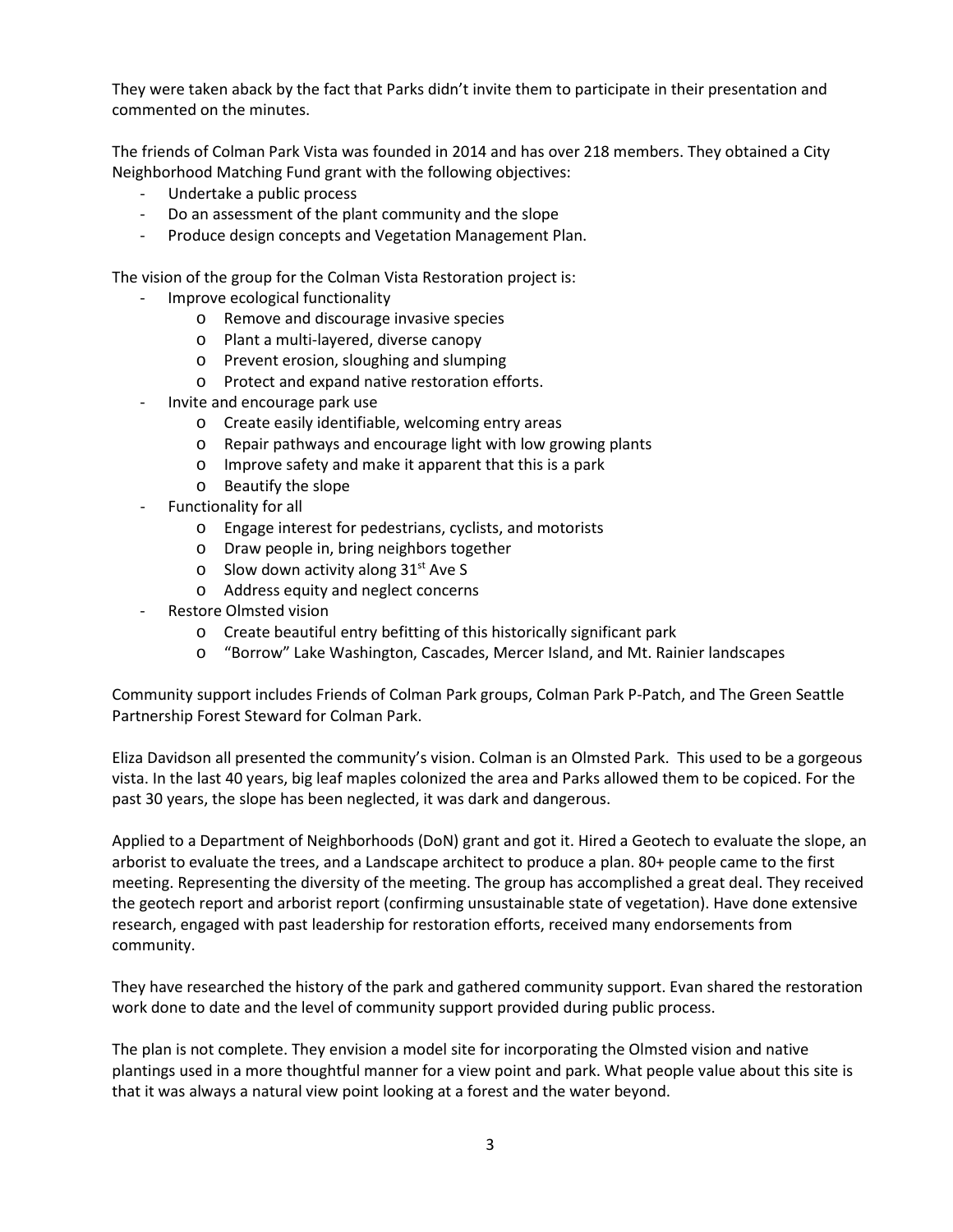Tom thanked the group for their presentation. When they push the plan further, he would like to recommend they give clear responses to concerns from Parks. He thinks there's a way to have everyone's concerns be allayed. Don't be afraid to talk about past management practices (coppicing) because GSP is aware of that.

Would like to letter of support for the project. Encouraging the Parks department to support the community.

Tom would consider it if there's a plan that addresses Parks policies and concerns.

The group would like clarity from Parks.

The UFC would like to see a balanced approach and would like to see more large trees planted during restoration. A concern is setting a precedent for other groups to claim the right to have a view.

### **2016 Canopy Cover Assessment webinar debrief**

The Commission discussed the CC assessment webinar. The main thing to make sure the City gets from future assessment the ability to establish a canopy cover trend over time.

Donna is wondering where are new places where we can plant trees. When she travelled to California, she went to a school that had a parking lot with many trees.

Sandra stressed that the urban forestry team will be reviewing the canopy cover assessment results as part of the Urban Forest Stewardship Plan update in 2018.

OSE led a webinar to share the canopy cover assessment results on May 8. The webinar, final report, GIS tree canopy layer and other documents related to the 2016 canopy cover are posted on the Trees for Seattle website[: http://www.seattle.gov/trees/canopycover.htm](http://www.seattle.gov/trees/canopycover.htm)

### **UFC 2016 Annual Report/2017 Work Plan Council briefing debrief**

Move to next meeting

### **Public comment**

Before there was GSP the community planted, with Parks' assistance, 400 hemlocks and cedars. Parks was going to do thinning to give these trees an opportunity to get established but that didn't happen.

Parks: all of us want the same thing: a healthy forest. An interesting aspect is cultural landscapes. Parks wants to work together within the limits they have.

DoN is willing to look at a Phase II to work with the community and Parks to come to a resolution that works for all. Parks did neglect the site when it was mostly a black community.

It might be good for Friends of Olmsted parks to talk to UFC about the GSP one-size fits all approach. It's important to respect historic landscapes. There is tension there.

SANDRA TO INVITE FRIENDS OF OLMSTED PARKS TO COME VISIT.

Parks has a consultant that is doing an analysis. Sandra is requesting the analysis from Parks for the UFC to review.